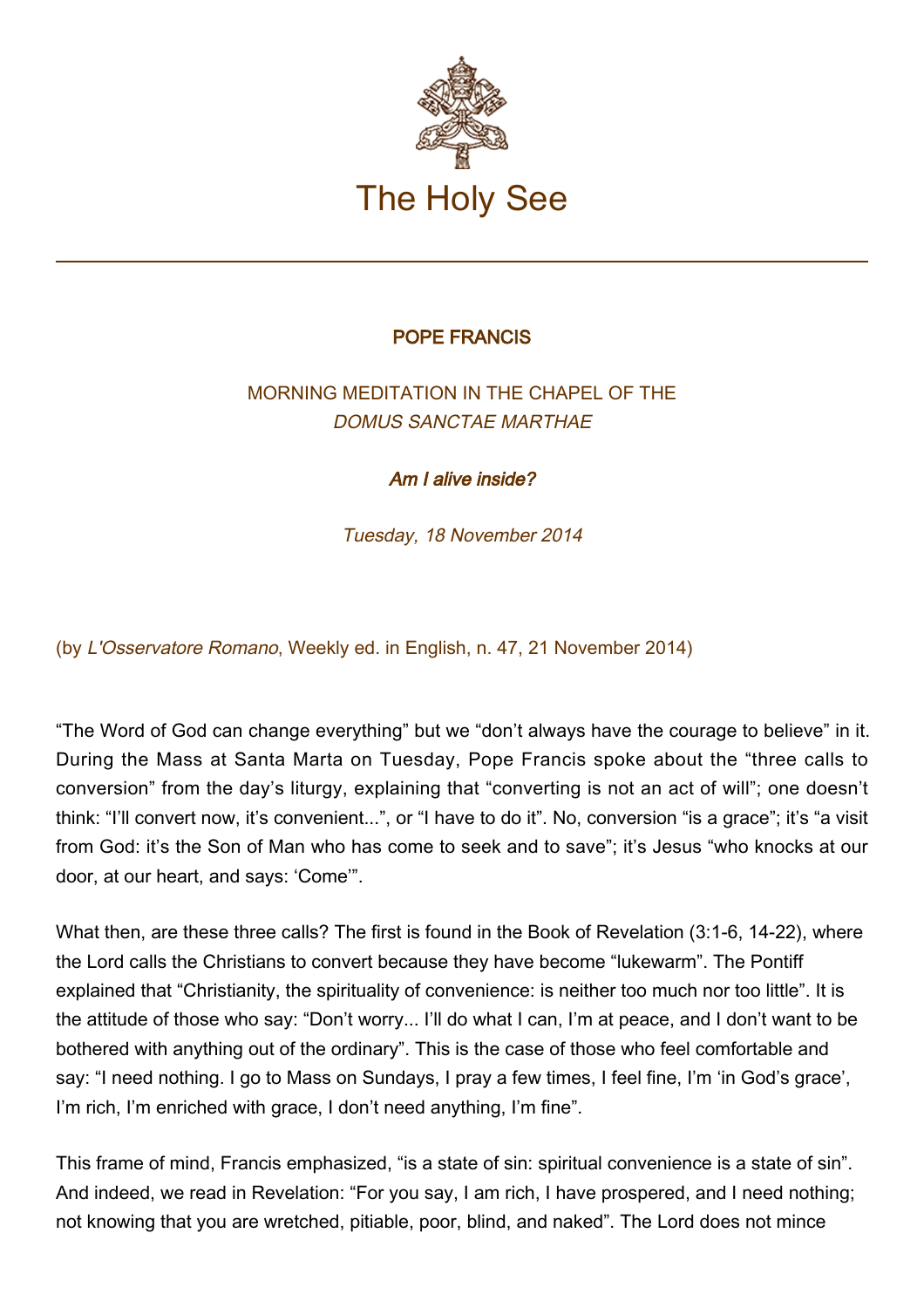words with "these comfortable Christians", to whom "He says everything to their face". We also read in the Scripture: "because you are lukewarm, I will spew you out of my mouth". This expression, the Pope noted, is "very harsh". At the same time, in order to help the Christians to convert, the Lord counsels them to clothe themselves, because "the comfortable Christians are naked". After a harsh word, the Lord then "draws a little closer and speaks with tenderness: 'so be zealous and repent'". This, the Pontiff said, is "the call to conversion: 'I'm at the door and I'm knocking'". Thus, the Lord turns to the "faction of the comfortable, of the lukewarm" and calls them to "convert from spiritual comfort, from this state of mediocrity".

There is then a second call: and this one is for those who "live for appearances". It is again Revelation which speaks of them: "you have the name of being alive, and you are dead". The Lord says to those who think they are alive, thanks only to appearance: "Awake", please, and "strengthen what remains and is on the point of death". Again, there is something living, strengthen it. And He adds tender advice: "Remember then what you received and heard; keep that, and repent. If you will not awake, I will come like a thief". The Pope emphasized three words — "remember", "keep" and "awake" —, imagining that this kind of man would think: "I appear to be Christian, but I'm dead inside". Appearances, Pope Francis said, "are the shroud of these Christians: they are dead". So the Lord "calls them to repent: 'Remember, be awake and go forward. There is still something alive in you: strengthen it'".

Thus, we are all called to ask ourselves: "Am I one of these Christians of appearances? Am I alive inside, do I have a spiritual life? Do I hear the Holy Spirit". Do I listen to Him? The government should beware of the temptation to say: "if all appears well, I have nothing to be blamed for: I have a good family, people cannot speak ill of me; I have all the necessities, I was married in Church... I'm in God's grace', I'm at peace". Look out, because "Christians of appearance... are dead". It is necessary, however, "to look for something alive inside and to strengthen it, by remembering and waking, so that it can go forward". It is necessary "to convert: from appearances to reality. From warmth to zeal".

Finally, there is the third call to conversion, that of Zacchaeus. Who was he? "He was a chief tax collector, and rich". He was a "corrupt man" who "worked for foreigners, for the Romans, he betrayed his homeland. He sought money in customs tariffs" and gave "part to the enemy of his homeland". In other words, he was "like so many leaders we know: corrupt"; people who, "instead of serving the people", exploit them "in order to serve themselves". Pope Francis indicated that Zacchaeus "wasn't lukewarm; he wasn't dead. He was in a state of putrefaction. Completely corrupt". Yet in front of Christ, "he feels something inside". He feels that "this healer, this prophet who they say speaks so well, I would like to see him, out of curiosity". Here we see the action of the Spirit: "the Holy Spirit is clever and has sown the seed of curiosity"; and in order to see Jesus, that man even did something "a little ridiculous": a leader, a "chief executive", actually climbed a tree "in order to watch a procession". How ridiculous "to behave this way". Yet he did, and "he wasn't ashamed". He was thinking, "I want to see him".